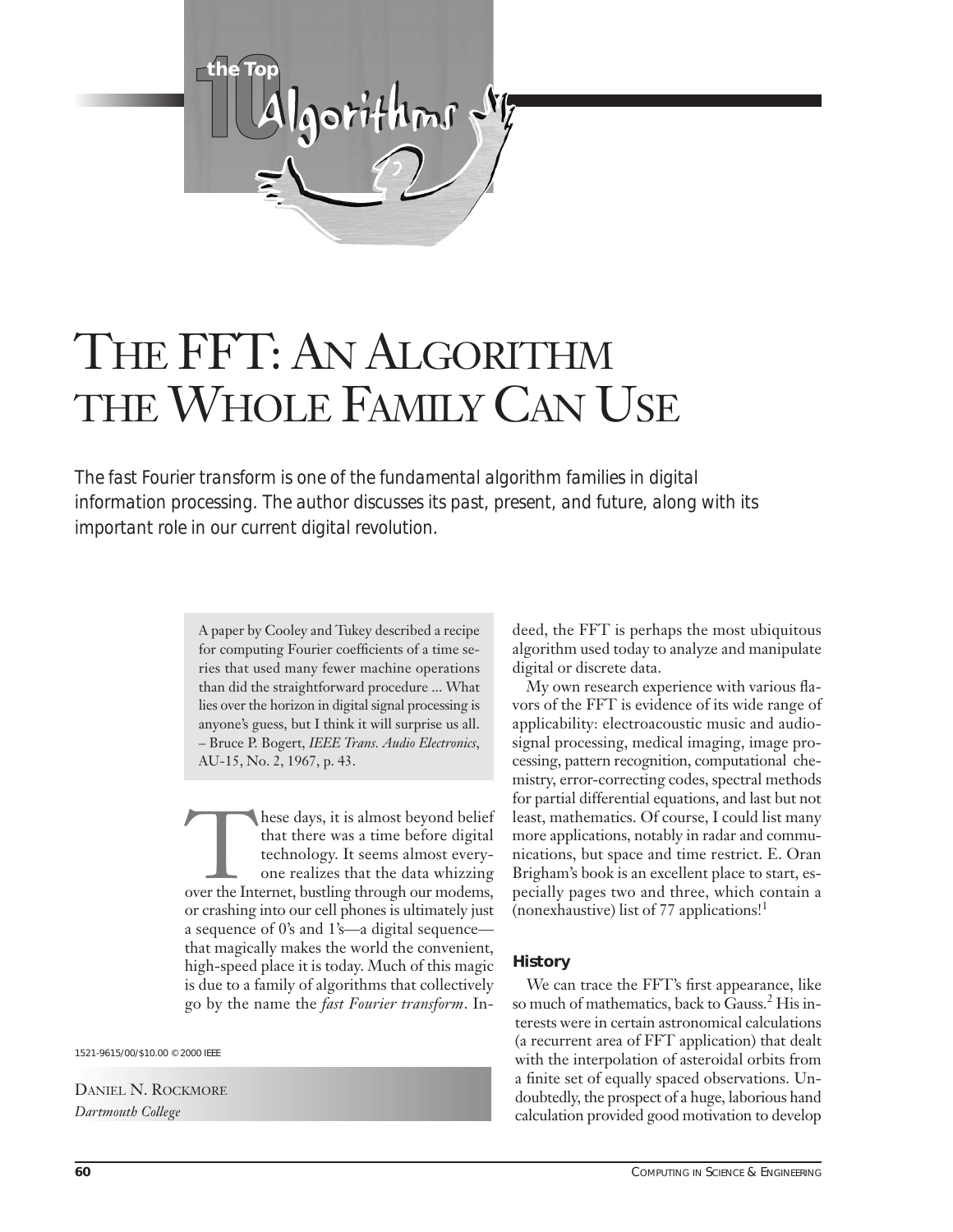# **Discrete Fourier transforms**

The fast Fourier transform efficiently computes the discrete Fourier transform. Recall that the DFT of a complex input vector of length *N, X* = (*X*(0) ..., *X*(*N* − 1)), denoted  $\hat{X}$  , is another vector of length *N* given by the collection of sums

$$
\hat{X}(k) = \sum_{j=0}^{N-1} X(j) W_N^{jk}
$$
\n(1)

where  $\textit{W}_{\textit{N}} = \text{exp}\bigl(2\pi\sqrt{-1} \, \textit{N}\,\bigr)$  . Equivalently, we can view this as the matrix-vector product  $F_N \cdot X$ , where

 $F_N = \left(\left(W_N^{jk}\right)\right)$ 

is the so-called *Fourier matrix*. The DFT is an invertible transform with inverse given by

$$
X(j) = \frac{1}{N} \sum_{k=0}^{N-1} \hat{X}(k)_{j} W_{N}^{-jk} .
$$
 (2)

Thus, if computed directly, the DFT would require *N*<sup>2</sup> operations. Instead, the FFT is an algorithm for computing the DFT in *O*(*N* log *N*) operations. Note that we can view the inverse as the DFT of the function

$$
\frac{1}{N}\hat{X}(-k),
$$

so that we can also use the FFT to invert the DFT.

One of the DFT's most useful properties is that it converts circular or cyclic convolution into pointwise multiplication, for example,

$$
\widehat{X^*Y}(k) = \widehat{X}(k)\widehat{Y}(k)
$$
\n(3)

where

$$
X^*Y(j) = \sum_{l=0}^n X(l)Y(j-l) \tag{4}
$$

Consequently, the FFT gives an *O*(*N* log *N*) (instead of an *N*<sup>2</sup> ) algorithm for computing convolutions: First compute the DFTs of both *X* and *Y*, then compute the inverse DFT of the sequence obtained by multiplying pointwise  $|\hat{X}|$  and  $|\hat{Y}|$ .

In retrospect, the idea underlying the Cooley-Tukey FFT is quite simple. If  $N = N_1 N_2$ , then we can turn the 1D equation (Equation 1) into a 2D equation with the change of variables

$$
j = j(a,b) = aN_1 + b, 0 \le a < N_2, 0 \le b < N_1
$$
  
\n
$$
k = k(c,d) = cN_2 + d, 0 \le c < N_1, 0 \le d < N_2
$$
 (5)

Using the fact  $W_N^{m+n} = W_N^m W_N^n$ , it follows quickly from

Equation 5 that we can rewrite Equation 1 as

$$
\hat{X}(c,d) = \sum_{b=0}^{N_1-1} W_N^{b(cN_2+d)} \sum_{a=0}^{N_2-1} X(a,b) W_{N_2}^{ad}
$$
 (6)

The computation is now performed in two steps. First, compute for each *b* the inner sums (for all *d*)

$$
\tilde{X}(b,d) = \sum_{a=0}^{N_2 - 1} X(a,b) W_{N_2}^{ad}
$$
\n(7)

which is now interpreted as a subsampled DFT of length  $N_2$ . Even if computed directly, at most  $N_1N_2^2$  arithmetic operations are required to compute all of the  $\tilde{X}(b,d)$  . Finally, we compute  $N_1N_2$  transforms of length  $N_1$ :

$$
\sum_{b=0}^{N_1-1} W^{b(cN_2+d)} \tilde{X}(b,d) \tag{8}
$$

which requires at most an additional *N*1*N*<sup>1</sup> 2 operations. Thus, instead of (*N*1*N*2) <sup>2</sup> operations, this two-step approach uses at most  $(N_1N_2)(N_1 + N_2)$  operations. If we had more factors in Equation 6, then this approach would work even better, giving Cooley and Tukey's result. The main idea is that we have converted a 1D algorithm, in terms of indexing, into a 2D algorithm. Furthermore, this algorithm has the advantage of an in-place implementation, and when accomplished this way, concludes with data reorganized according to the well-known bit-reversal shuffle.

This "decimation in time" approach is one of a variety of FFT techniques. Also notable is the dual approach of "decimation in frequency" developed simultaneously by Gordon Sande, whose paper with W. Morven Gentleman also contains an interesting discussion on memory consideration as it relates to implementational issues.<sup>1</sup> Charles Van Loan's book discusses some of the other variations and contains an extensive bibliography.<sup>2</sup> Many of these algorithms rely on the ability to factor *N*. When *N* is prime, we can use a different idea in which the DFT is effectively reduced to a cyclic convolution instead.3

#### **References**

- 1. W.M. Gentleman and G. Sande, "Fast Fourier Transforms—For Fun and Profit," *Proc. Fall Joint Computer Conf. AFIPS*, Vol. 29, Spartan, Washington, D.C., 1966, pp. 563–578.
- 2. C. Van Loan, *Computational Framework for the Fast Fourier Transform*, SIAM, Philadelphia, 1992.
- 3. C.M. Rader, "Discrete Fourier Transforms When the Number of Data Points is Prime," *Proc. IEEE*, IEEE Press, Piscataway, N.J., Vol. 56, 1968, pp. 1107–1108.

a fast algorithm. Fewer calculations also imply less opportunity for error and therefore lead to numerical stability. Gauss observed that he could break a Fourier series of bandwidth  $N = N_1 N_2$ into a computation of  $N_2$  subsampled discrete

Fourier transforms of length *N*1, which are combined as  $N_1$  DFTs of length  $N_2$ . (See the "Discrete Fourier transforms" sidebar for detailed information.) Gauss's algorithm was never published outside of his collected works.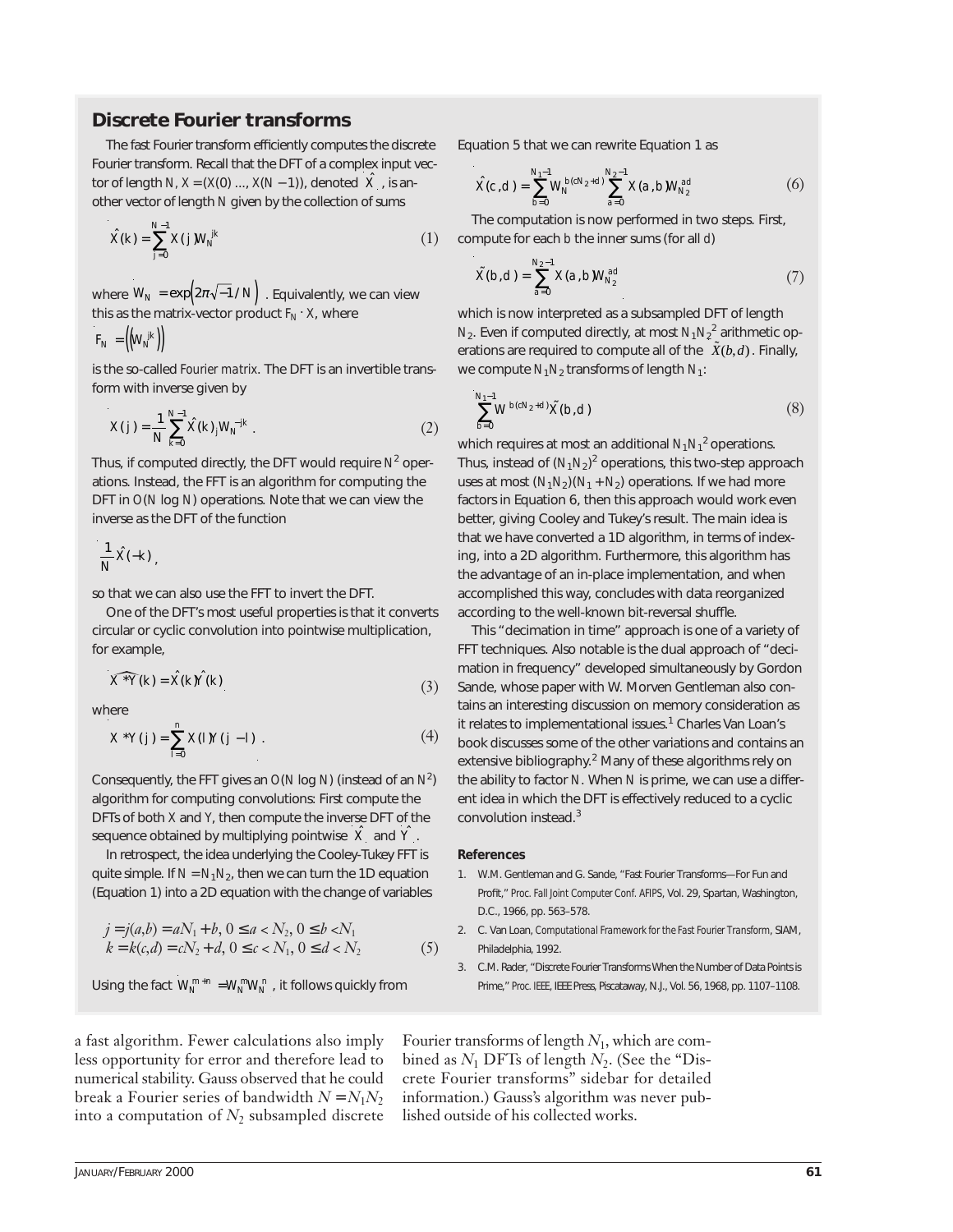The statistician Frank Yates published a less general but still important version of the FFT in 1932, which we can use to efficiently compute the Hadamard and Walsh transforms.<sup>3</sup> Yates's "interaction algorithm" is a fast technique designed to compute the analysis of variance for a 2*<sup>n</sup>* -factorial design and is described in almost any text on statistical design and analysis of experiments.

Another important predecessor is the work of G.C. Danielson and Cornelius Lanczos, performed in the service of x-ray crystallography, another area for applying FFT technology. <sup>4</sup> Their "doubling trick" showed how to reduce a DFT on 2*N* points to two DFTs on *N* points using only *N* extra operations. Today, it's amusing to note their problem sizes and timings: "Adopting these improvements, the approximate times for Fourier analysis are 10 minutes for 8 coefficients, 25 minutes for 16 coefficients, 60 minutes for 32 coefficients, and 140 minutes for 64 coefficients."4 This indicates a running time of about .37 *N* log *N* minutes for an *N*-point DFT!

Despite these early discoveries of an FFT, it wasn't until James W. Cooley and John W. Tukey's article that the algorithm gained any notice. The story of their collaboration is an interesting one. Tukey arrived at the basic reduction while in a meeting of President Kennedy's Science Advisory Committee. Among the topics discussed were techniques for offshore detection of nuclear tests in the Soviet Union. Ratification of a proposed United States– Soviet Union nuclear test ban depended on the development of a method to detect the tests without actually visiting Soviet nuclear facilities. One idea was to analyze seismological time-series data obtained from offshore seismometers, the length and number of which would require fast algorithms to compute the DFT. Other possible applications to national security included the long-range acoustic detection of nuclear submarines.

Richard Garwin of IBM was another participant at this meeting, and when Tukey showed him the idea, he immediately saw a wide range of potential applicability and quickly set to getting the algorithm implemented. He was directed to Cooley, and, needing to hide the national security issues, told Cooley that he wanted the code for another problem of interest: the determination of the spinorientation periodicities in a 3D crystal of  $He<sup>3</sup>$ . Cooley was involved with other projects, and sat down to program the Cooley-Tukey FFT only after much prodding. In short order, he and Tukey prepared a paper which, for a mathematics or computer science paper, was published almost instantaneously (in six months). $5$  This publication, as well as Garwin's fervent proselytizing, did a lot to publicize the existence of this (apparently) new fast algorithm.<sup>6</sup>

The timing of the announcement was such that usage spread quickly. The roughly simultaneous development of analog-to-digital converters capable of producing digitized samples of a time-varying voltage at rates of 300,000 samples per second had already initiated something of a digital revolution. This development also provided scientists with heretofore unimagined quantities of digital data to analyze and manipulate (just as is the case today). The "standard" applications of FFT as an analysis tool for waveforms or for solving PDEs generated a tremendous interest in the algorithm a priori. But moreover, the ability to do this analysis quickly let scientists from new areas try the algorithm without having to invest too much time and energy.

# **Its effect**

It's difficult for me to overstate FFT's importance. Much of its central place in digital signal and image processing is due to the fact that it made working in the frequency domain equally computationally feasible as working in the temporal or spatial domain. By providing a fast algorithm for convolution, the FFT enabled fast, large-integer and polynomial multiplication, as well as efficient matrix-vector multiplication for Toeplitz, circulant, and other kinds of structured matrices. More generally, it plays a key role in most efficient sorts of filtering algorithms. Modifications of the FFT are one approach to fast algorithms for discrete cosine or sine transforms, as well as Chebyshev transforms. In particular, the discrete cosine transform is at the heart of MP3 encoding, which gives life to real-time audio streaming. Last but not least, it's also one of the few algorithms to make it into the movies—I can still recall the scene in *No Way Out* where the image-processing guru declares that he will need to "Fourier transform the image" to help Kevin Costner see the detail in a photograph!

Even beyond these direct technological applications, the FFT influenced the direction of academic research, too. The FFT was one of the first instances of a less-than-straightforward algorithm with a high payoff in efficiency used to compute something important. Furthermore, it raised the natural question, "Could an even faster algorithm be found for the DFT?" (the answer is no<sup>7</sup>), thereby raising awareness of and heightening interest in the subject of lower bounds and the analysis and development of efficient algorithms in general. With respect to Shmuel Winograd's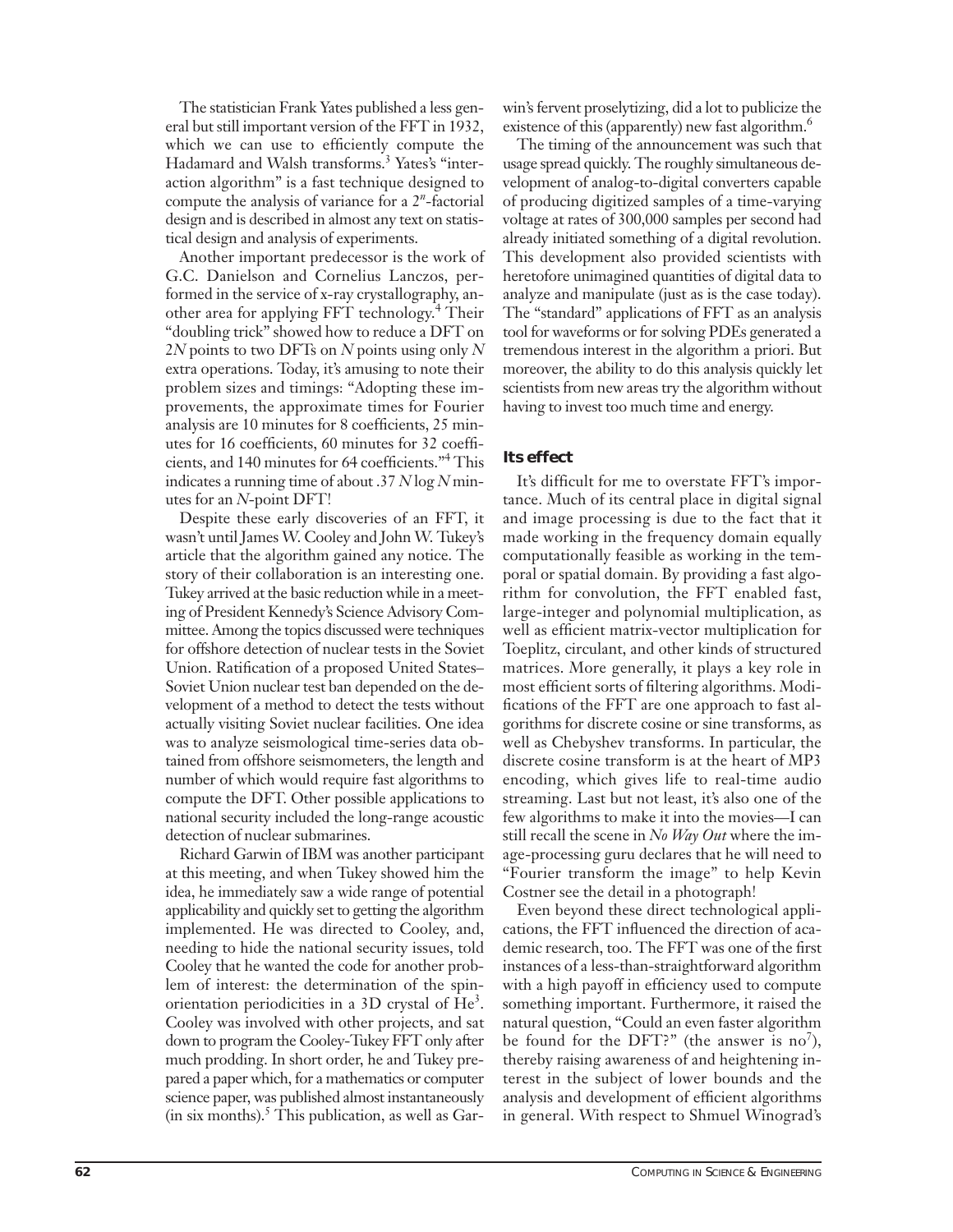lower-bound analysis, Cooley writes in the discussion of the 1968 Arden House Workshop on FFT, "These are the beginnings, I believe, of a branch of computer science which will probably uncover and evaluate other algorithms for high speed computers."<sup>8</sup>

Ironically, the FFT's prominence might have slowed progress in other research areas. It provided scientists with a big analytic hammer, and, for many, the world suddenly looked as though it were full of nails—even if this wasn't always so. Researchers sometimes massaged problems that might have benefited from other, more appropriate techniques into a DFT framework, simply because the FFT was so efficient. One example that comes to mind is some of the early spectral-methods work to solve PDEs in spherical geometry. In this case, the spherical harmonics are a natural set of basis functions. Discretization for numerical solutions implies the computation of discrete Legendre transforms (as well as FFTs). Many of the early computational approaches tried instead to approximate these expansions completely in terms of Fourier series, rather than address the development of an efficient Legendre transform.

Even now there are still lessons to learn from the FFT's development. In this day and age, where any new technological idea seems fodder for Internet venture capitalists and patent lawyers, it is natural to ask, "Why didn't IBM patent the FFT?" Cooley explained that because Tukey wasn't an IBM employee, IBM worried that it might not be able to gain a patent. Consequently, IBM had a great interest in putting the algorithm in the public domain. The effect was that then nobody else could patent it either. This did not seem like such a great loss because at the time, the prevailing attitude was that a company made money in hardware, not software. In fact, the FFT was designed as a tool to analyze huge time series, in theory something only supercomputers tackled. So, by placing in the public domain an algorithm that would make timeseries analysis feasible, more big companies might have an interest in buying supercomputers (like IBM mainframes) to do their work.

Whether having the FFT in the public domain had the effect IBM hoped for is moot, but it certainly provided many scientists with applications on which to apply the algorithm. The breadth of scientific interests at the Arden workshop (held only two years after the paper's publication) is truly impressive. In fact, the rapid pace of today's technological developments is in many ways a testament to this open development's advantage. This is a cautionary tale in today's arena of proprietary research, and we can only wonder which of the many recent private technological discoveries might have prospered from a similar announcement.

## **The future FFT**

As torrents of digital data continue to stream into our computers, it seems that the FFT will continue to play a prominent role in our analysis and understanding of this river of data. What follows is a brief discussion of future FFT challenges, as well as a few new directions of related research.

### **Even bigger FFTs**

Astronomy continues to be a chief consumer of large FFT technology. The needs of projects like MAP (Microwave Anisotropy Project) or LIGO (Laser InterFerometer Gravitational-Wave Observatory) require FFTs of several (even tens of) gigapoints. FFTs of this size do not fit in the main memory of most machines, and these so-called *outof-core* FFTs are an active area of research.9

As computing technology evolves, undoubtedly, versions of the FFT will evolve to keep pace and take advantage of it. Different kinds of memory hierarchies and architectures present new challenges and opportunities.

## **Approximate and nonuniform FFTs**

For a variety of applications (such as fast MRI), we need to compute DFTs for nonuniformly spaced grid points and frequencies. Multipolebased approaches efficiently compute these quantities in such a way that the running time increases by a factor of

$$
\log\!\!\left(\frac{1}{\epsilon}\right)
$$

where  $\epsilon$  denotes the approximation's precision.<sup>10</sup> Algebraic approaches based on efficient polynomial evaluation are also possible.<sup>11</sup>

# **Group FFTs**

The FFT might also be explained and interpreted using the language of group representation theory—working along these lines raises some interesting avenues for generalization. One approach is to view a 1D DFT of length *N* as computing the expansion of a function defined on  $C_N$ , the cyclic group of length *N* (the group of integers mod *N*) in terms of the basis of irreducible matrix elements of  $C_N$ , which are precisely the familiar sampled expo $n$  entials:  $e_k(m) = \exp(2\pi \sqrt{-1km/N})$ . The FFT is a highly efficient algorithm for computing the expansion in this basis. More generally, a function on